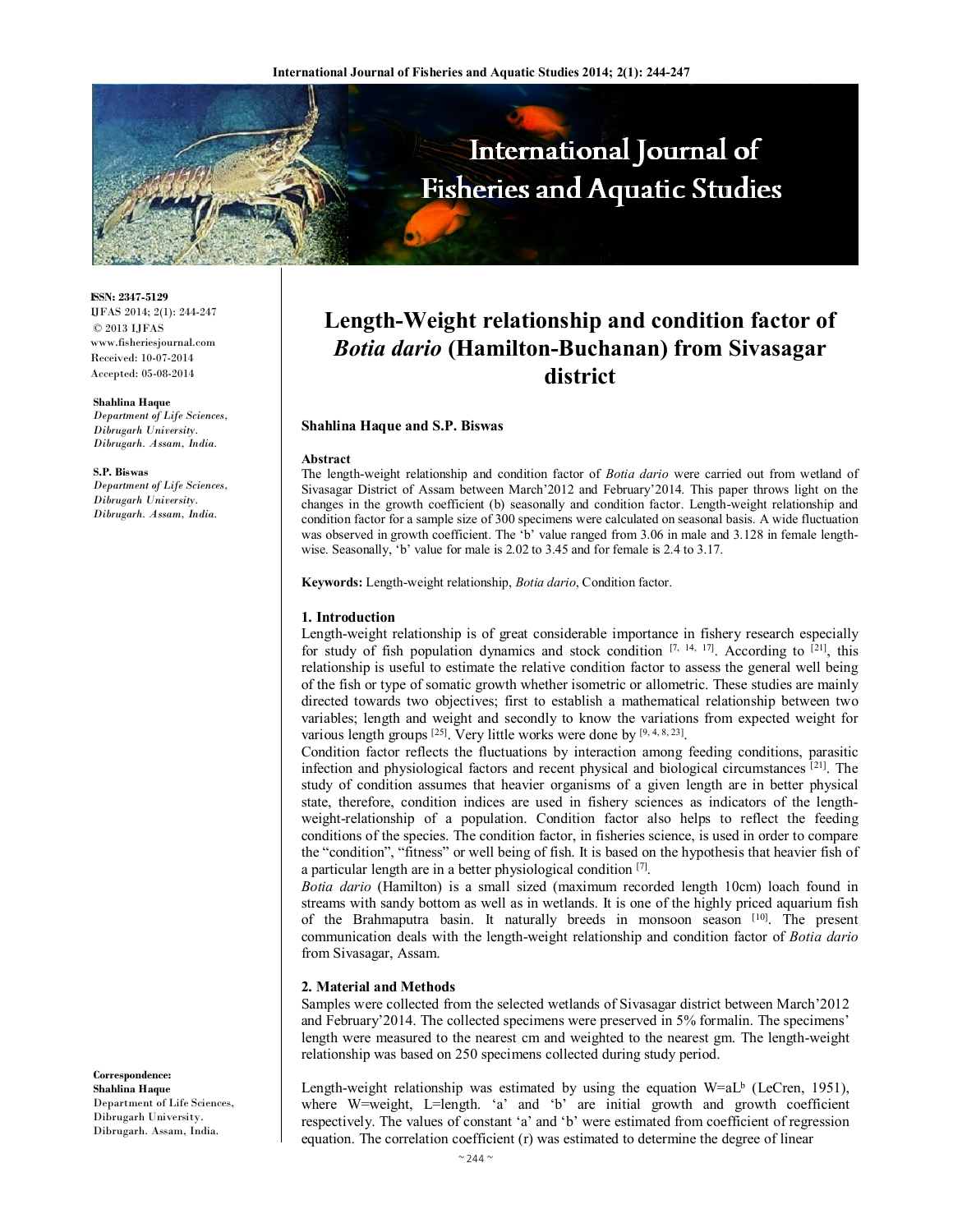relationship between the length and weight samples. Condition factor or ponderal index was calculated by using formula  $K=100W/L^{3}$  [6] to estimate the general wellbeing of the fish.

## **3. Result and Discussion**

The average total length of male is 6.5 cm. and that of female is 8.7 cm. The average total weight for male and female are 3.8 and 8.9 respectively. The length-weight relationship obtained for the males and females of *Botia dario* in different seasons have been shown in Table 1. A linear relationship between the length and weight as well as condition factor was established. The regression equation represented for male and female are as follows:

Males: LogW=Log 0.663 + 3.06 LogL

Females: LogW=Log -2.076 + 3.28LogL

| <b>Season</b> | <b>Sex</b> | Length<br>$Mean + SD$ | Weight<br>$Mean + SD$ | b    | r    | LogW=log a+b logL       | k     |
|---------------|------------|-----------------------|-----------------------|------|------|-------------------------|-------|
| Pre-Monsoon   | M          | $8.7 + 1.84$          | $8.4 + 4.4$           | 3.45 | 0.99 | $log -2.4 + 3.45logL$   | 1.11  |
|               | F          | $8.3 + 1.3$           | $7.2 + 2.8$           | 3.17 | 0.96 | $log -2.09 + 3.17logL$  | 1.18  |
| Monsoon       | M          | $6.16 + 2.05$         | $2.9 + 2$             | 3.09 | 0.88 | $log -2.03 + 3.09logL$  | 1.05  |
|               | F          | $11.45 + 1.83$        | $19.9 + 8.13$         | 3.01 | 0.98 | $log -1.92 + 3.01logL$  | 1.25  |
| Post-Monsoon  | M          | $5.5 + 1.15$          | $2.1 + 1.6$           | 2.5  | 0.87 | $log -1.6 + 2.5logL$    | 1.03  |
|               | F          | $7.34 + 0.85$         | $4.3 + 1.5$           | 2.5  | 0.86 | $log -1.64 + 2.5logL$   | 1.1   |
| Winter        | M          | $5.64 + 0.95$         | $2.1 + 1.16$          | 2.02 | 0.83 | $log -1.2 + 2.02 log L$ | 1.085 |
|               | F          | $7.7 + 1.00$          | $4.3 + 1.5$           | 2.4  | 0.9  | $log -1.5 + 2.4 log L$  | 0.96  |

**Table 1:** Seasonal variation of length-weight relationship and condition factor of *Botia dario*



**Fig 1:** Length-weight relationship in *B. dario* (female)



**Fig 2:** Length-weight relationship in *B. dario* (male)

The length-weight relationship was calculated for different seasons to see seasonal fluctuation. Four seasons viz., winter (Dec-Feb), pre monsoon (Mar-May), monsoon (Jun-Aug) and post monsoon (Sept-Nov) have been taken into consideration. In *Botia dario* the growth coefficient (coefficient for regression) for different seasons was found

within the range of 2.02 (winter) to 3.45 (pre-monsoon) for male and from 2.4 (winter) to 3.17 (pre-monsoon) for female. The coefficient of correlation for different seasons was found to range from 0.83 to 0.99 for male and from 0.86 to 0.98 for female.

According to  $[21]$ , the variation in 'b' value is due to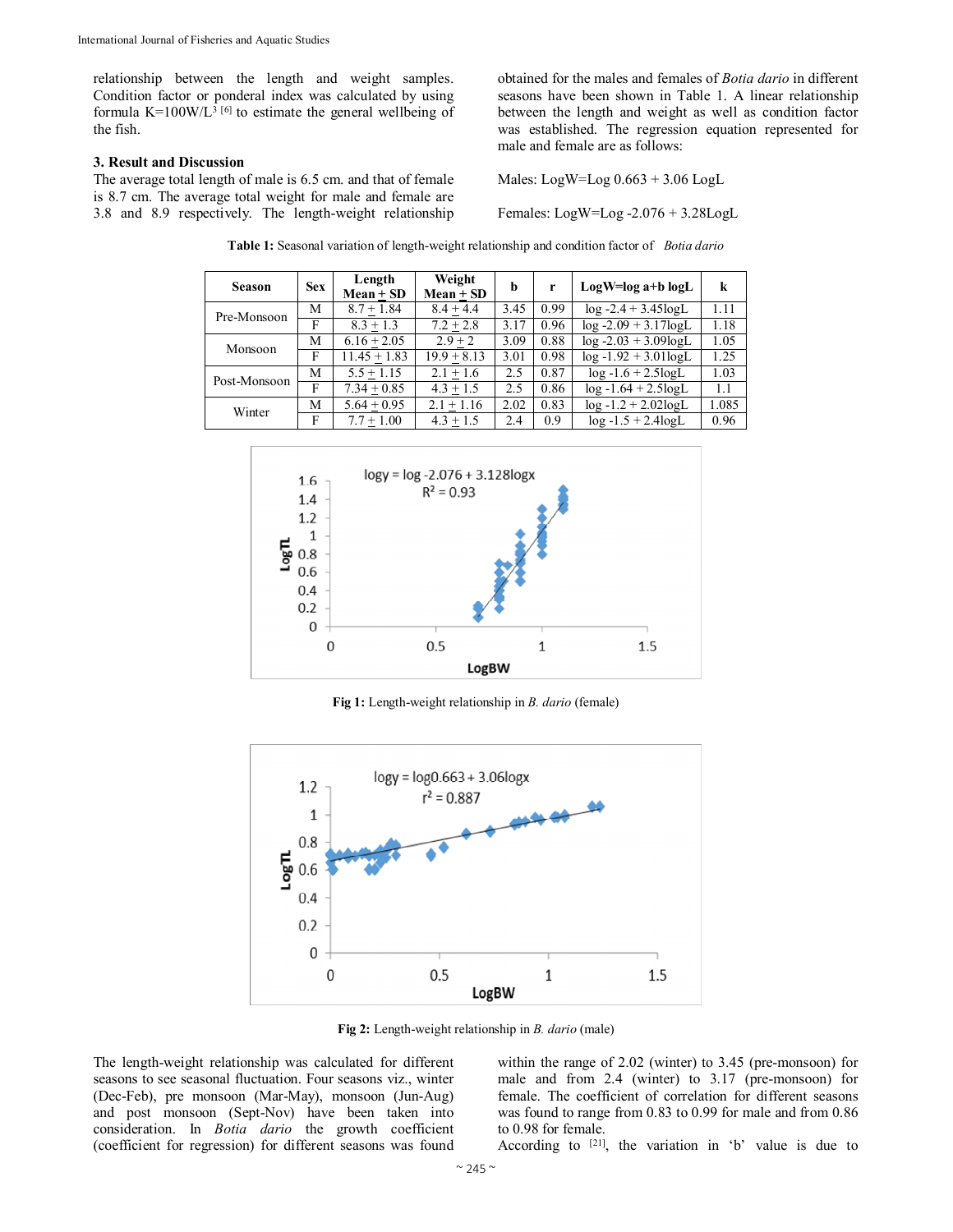environmental factors, seasons, food availability, sex, life stage and other physiological factors. It is evident from the results that the value of regression coefficient 'b' of *Botia dario* tends to be higher during pre-monsoon and lower during winter. The 'b' value may change seasonally and even daily and also between habitats <sup>[7, 16]</sup>. A characteristic length-weight relationship for fishes is that the value of exponent (b) is 3 when growth is said to be isometric. If 'b' value is different from 3, growth is said to allometric. The variation in fish sizes indicate that the fish population ranged from immature specimens to fully matured ones. This also suggest differences in their growth  $[13]$ . The b value 3 is not confined for all fishes because growth causes for the change of their shapes [2] . In the preset study higher regression coefficient (b>3) was observed for both the sexes indicating a positive allometric growth during pre-monsoon and monsoon. However, lower value of regression coefficient (b<3) were recorded in post-monsoon and winter season was an indication of negative allometric growth. The fish did not follow the cube law  $(b=3)$  strictly. The regression coefficient (b) of female was higher than that of the males. Higher regression value in female was also obtained by [5] in *Labeo*  bata from Bangladesh; <sup>[12]</sup> reported the same in *Lepidocephalichthys guntea* from Morang District, Assam; [22] in case of *Puntius sophore* from flood plain wetland in West Bengal; [18] in *Rasbora daniconius* from Karnataka; [24] in *Puntius filamentous* from Chalakudy River, Kerala; [8] in *Amblypharyngodon mola* in Garjan beel of Assam; [15] in *Amblypharyngodon mola* from Assam;.

The correlation coefficient (r) values suggested that the length and weight of female (0.93) are slightly better correlated than the male (0.89). As a whole, the maximum and minimum value of 'r' in female of *B. dario* was recorded in monsoon and post-monsoon, while in male the maximum and minimum values were recorded in pre-monsoon and winter respectively. In fish, the weight is considered to be a function of length <sup>[27]</sup>. Further, <sup>[28]</sup> viewed that exact lengthweight relationship differs among fish species according to their inherited body shape and within a species according to the condition of individuals, availability of food and prior to sampling growth within the weeks.

The condition factor of *B. dario* was found to range from 1.03 to 1.11 in males and 0.96 to 1.25 in females seasonally. The highest condition value was observed during monsoon for female and pre-monsoon for males. It has been observed that females were found to be slightly in better condition than the male. Similar observation have also been reported by many workers [1, 19, 11, 23]. Biotic and abiotic environmental factors highly influenced the condition factor, and the index can be used to assess the status of the aquatic ecosystem in which fish live <sup>[3]</sup>. Through the variation of condition factor, it reflects information on physiological state of the fish on its welfare <sup>[20]</sup>. K also gives information when comparing two populations living in certain feeding, density, climate and other conditions; when determining the period of gonad maturation; and when following up the degree of feeding activity of a species to verify whether it is making good use of its feeding source [26] .

# **4. Acknowledgement**

The authors are grateful to the Department of Life Sciences, Dibrugarh University for providing necessary facilities to carry out the work. Also thankful to Zoology Department of Sibsagar College for permitting me to use the laboratory.

# **5. References**

- 1. Alam MM, Rahman T, Parween S. Morphometric characters and condition factors of five freshwater fishes from Pagla river of Bangladesh. Int J Aqu Bio 2014; 2(1):14-19
- 2. Ali SS. Fresh Water Fishery Biology. Naseem Book Depot*,* Hyderabad, 1999, 330.
- 3. Anene A. Condition factors of four cichlid species of a man-made lake in Imo state, Southeast, Nigeria. Turk J Fish Aquat Sci 2005; 5:43-47.
- 4. Anna MTV, Jacob E, Bhaskar RK. Length-weight relationship of sixteen species of indigenous ornamental fishes of the Western Ghats of India. Indian J Fish 2008; 55(4):337-339.
- 5. Azadi MA, Naser A. Length-weight relationship and relative condition factor of a carp, *Labeo bata* (Ham.) from Kaptai Reservoir, Bangladesh. Chittagong Univ Stud Part II: Sci 1996; 20(2):19-25.
- 6. Bagenal TB. Aspects of fish fecundity. In: S.D. Gerking (Ed) Ecology of Freshwater fish Production. Blackwell Scientific Publications Oxford: 1978; 75-101.
- 7. Bagenal TB, Tesch FW. Age and Growth. In: Bagenal, T. (Ed.), Methods of Assessment of fish Production in fresh waters. Oxford Blackwell Scientific Publication. 1978; 101-136.
- 8. Baishya A, Dutta A, Bordoloi S. Morphometry and length-weight relationship of *Amblypharyngodon mola* (Hamilton-Buchanan, 1822). In Indian J Fish 2010; 57(1):87-91.
- 9. Chandrika B, Balasubramonian NK. Length-weight relationship of *Xenentodon cancila* (Ham.) (Teleostei: Belonidae). Proc India Acad Sci 1986; 95(2):187-190
- 10. Das JN, Biswas SP. A Handbook of Ornamental Fishes of the Brahmaputra Basin. EBH Publishers (India), Guwahati, 2008; 109.
- 11. Dasgupta M. Length-weight relationship and condition factor (K value) for *Tor putitora* (Ham.) from Garo Hills, Meghalaya. Indian J Fish 1991; 38(1):35-38
- 12. Dhakal A, Subba BR. Length-weight relationship of *Lepidocephalichthys guntea* of Pathri Khola, Morang District. Our Nature 2003; 1:53-57.
- 13. Forta LO, Costa PAS, Braga AC. Length-weight relationship of marine fishes from the central Brazilian coast. NAGA, ICLARMQ 2004; 27(1&2):20-26.
- 14. Garcia CB, Buarte JO, Sandoval N, Von Schiller D, Mello, Najavas P. Length weight relationships of Demersal Fishes from the Gulf of Salamanca, Colombia. Fishbyte 1998; 21:30-32.
- 15. Gogoi R, Goswami UC. Length-weight relationship and sex ratio of freshwater fish Amblypharyngodon mola (HAM-BUCH) from Assam. Int J Fish Aqu Stu 2014; 1(4):68-71.
- 16. Gonclaves JMS, Bente L, Lino PG, Ribeiro J, Canario AVM. Erzini K *et al*. Weight-length relationships for selected fish species of the small-scale demersal fisheries of the south and south-west coast of Portugal. Fish Res 1997; 30:253-256.
- 17. Haimovici M, Velasco G. Length-weight relationship of marine fishes from southern Brazil. The ICLARM Quarterly 2000; 23(1):14-16.
- 18. Kumar HK, Kiran BR, Purushotham R, Puttaiah ET. Manjappa S. Length-weight relationship of cyprinid fish *Rasbora daniconius* (Hamilton-Buchanan) from Sharavathi reservoir, Karnataka. Zoos' Print Journal